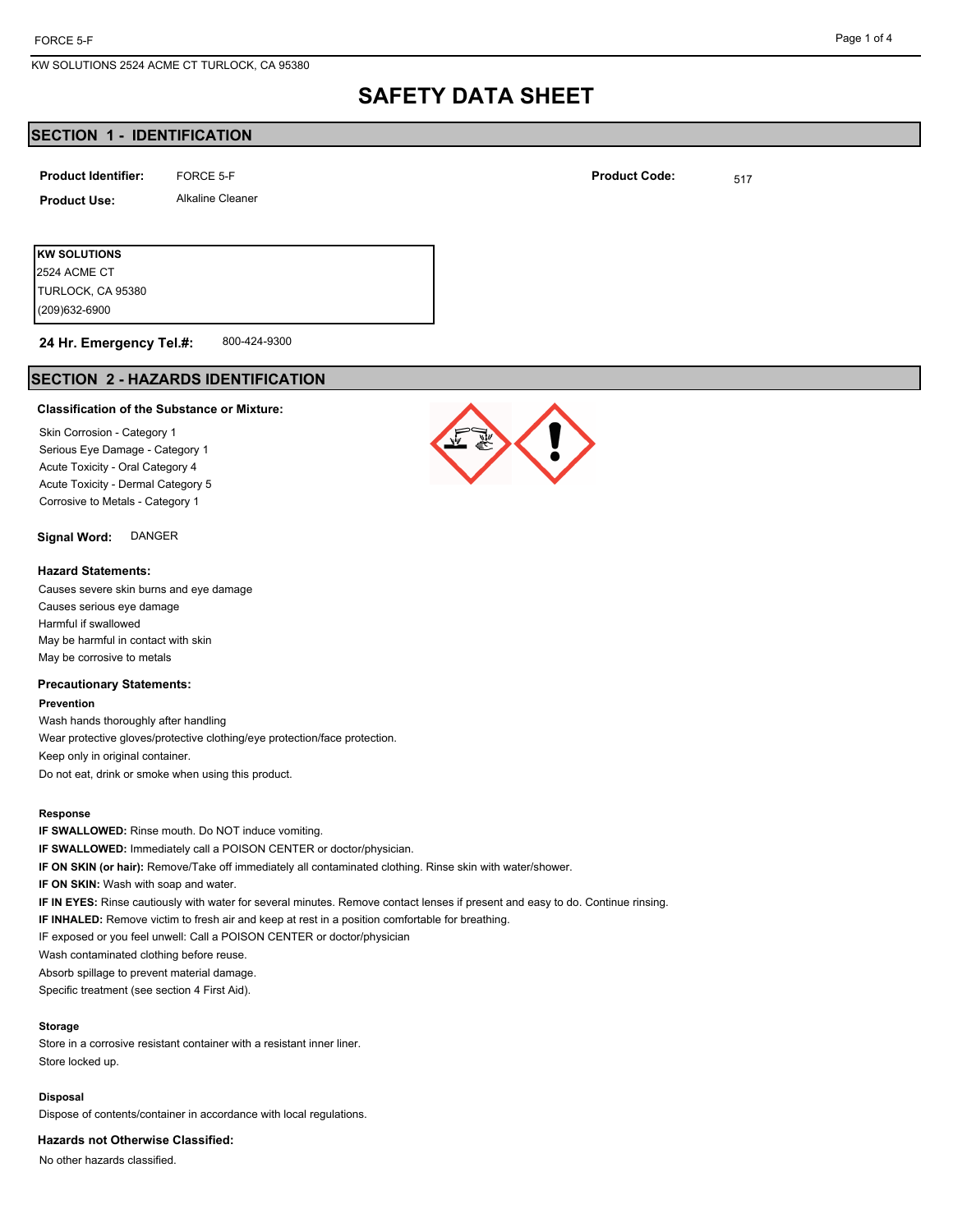## **SECTION 3 - COMPOSITION / INFORMATION ON INGREDIENTS**

| Ingredient               | ISvnonvm               | <b>ICAS Number</b> | <b>IConcentration</b> |
|--------------------------|------------------------|--------------------|-----------------------|
| <b>ISODIUM HYDROXIDE</b> | SODA<br>הו:<br>CAUSTIC | 1310-73-2          | 20-30%                |
|                          |                        |                    |                       |

### **SECTION 4 - FIRST-AID MEASURES**

**Inhalation:** Get medical advice/attention if you feel unwell or are concerned.

**Skin Contact:** Take off immediately contaminated clothing, shoes and leather goods (e.g. watchbands, belts). Rinse skin with lukewarm, gently flowing

water/shower with a flushing duration of 60 minutes. Immediately call POISON CENTER/doctor. Wash contaminated clothing before re-use. **Eye Contact:** Remove source of exposure or move person to fresh air. Rinse eyes cautiously with lukewarm, gently flowing water for several minutes, while holding the eyelids open. Remove contact lenses, if present and easy to do. Continue rinsing for 60 minutes. Take care not to rinse contaminated water into the unaffected eye or into the face. Immediately call a POISON CENTER/doctor. Continue rinsing until medical aid is available.

**Ingestion:** Immediately call a POISON CENTER/doctor. Do NOT induce vomiting. If vomiting occurs naturally, lie on your side, in the recovery position. **Most Important Symptoms and Effects, both Acute and Delayed:** Causes severe skin burns and eye damage, burning of the mouth, throat, and esophagus.

## **SECTION 5 - FIRE-FIGHTING MEASURES**

**Extinguishing Media:** Material is not flammable. Use extinguisher media appropriate for material in surrounding fire.

**Special hazards arising from the substance or mixture:** Hot or molten material can react violently with water. Can react with certain metals, such as aluminum, to generate flammable Hydrogen gas.

**Flammability classification (OSHA 29 CFR 1910.106) (Hazcom 2012):** Non flammable

**Hazardous Combustion Products:** May cause fire and explosions when in contact with incompatible materials.

**Special protective equipment and precautions for firefighters:** In the event of a fire, wear full protective clothing and NIOSH-approved self-contained breathing apparatus.

## **SECTION 6 - ACCIDENTAL RELEASE MEASURES**

**Personal precautions, protective equipment and emergency procedures:** Ventilate area of leak or spill. Wear appropriate personal protective equipment as specified in Section 8. Isolate hazard area. Keep unnecessary and unprotected personnel from entering.

**Methods and materials for containment and cleaning up:** Contain and recover liquid when possible. Do not let product enter drains. Residues from spills can be diluted with water, neutralized with dilute acid and collected with dry earth, sand or other non-combustible material and disposed of in appropriate container.

**Special spill response procedures:** Collect spills in plastic containers only. Prevent from entering sewers, waterways, or low areas.

## **SECTION 7 - HANDLING AND STORAGE**

**Precautions for Safe Handling:** Wear at least chemical resistant gloves and eye protection, face shield, and chemical resistant garments when handling, moving or using this product. Do not contaminate water, food, or feed by storage or disposal.

**Conditions for Safe Storage:** Keep product in tightly closed container when not in use. Do not drop, roll, or skid drum. Store in a cool, dry, well-ventilated area away from heat or open flame.

**Incompatible Materials:** Avoid strong oxidizing agents, soft metals, acids, and heat.

## **SECTION 8 - EXPOSURE CONTROLS / PERSONAL PROTECTION**

| <b>Chemical Identity</b> | <b>ICAS Number</b> | 'Туре       | <b>Exposure Limit Values</b> | lSource      |
|--------------------------|--------------------|-------------|------------------------------|--------------|
| <b>ISODIUM HYDROXIDE</b> | 1310-73-2          | PEL         | $2 \text{ mg/m}$             | <b>OSHA</b>  |
|                          |                    | <b>IREL</b> | $2 \text{ mg/m}$             | <b>NIOSH</b> |
|                          |                    | <b>TLV</b>  | $2 \text{ mg/m}$             | <b>ACGIH</b> |

**Ventilation and engineering measures:** Forced air, local exhaust, or open air is adequate.

**Respiratory Protection:** Not a respiratory irritant unless dealing with a mist form, then wear appropiate NIOSH respirator.

**Skin Protection:** Wear chemical resistant gloves and chemical resistant garments when handling, wash garments before re-use.

**Eye/Face Protection:** Wear safety glasses, goggles and/or face shield to prevent eye contact.

**Other Protective Equipment:** Eye wash facility and emergency shower should be in close proximity.

**General Hygiene Conditions:** Do not eat, drink or smoke when using this product. Wash thoroughly after handling. Remove and wash contaminated clothing before re-use. Handle in accordance with good industry hygiene and safety practice.

### **SECTION 9 - PHYSICAL AND CHEMICAL PROPERTIES**

**Appearance:** Dark red liquid.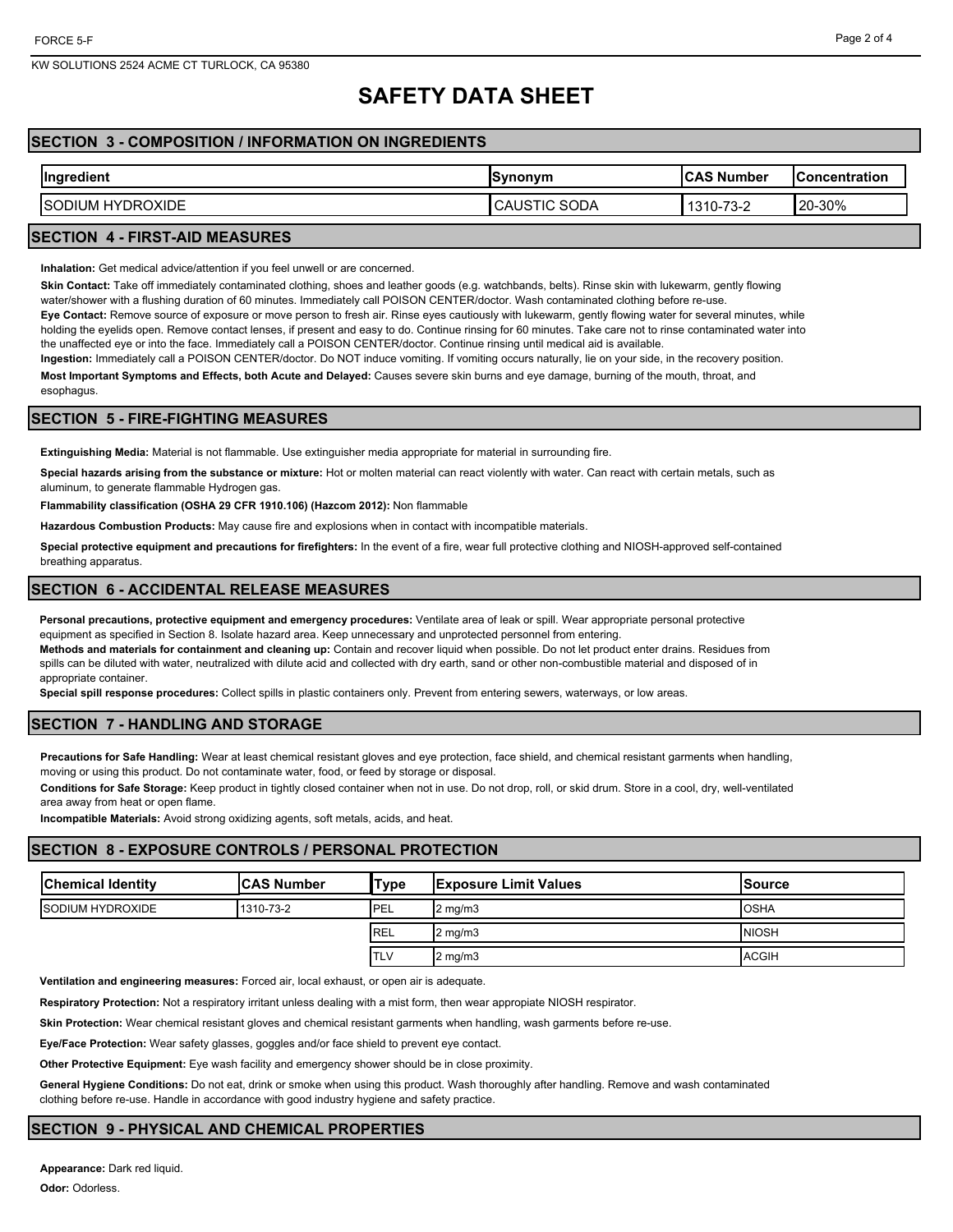**pH**: >11.0

**Melting/Freezing point:** No information available. **Initial boiling point and boiling range:** No information available. **Flammability (solid, gas):** Non flammable. **Specific gravity:** 1.32 g/mL

**Solubility in Water:** Complete

**Decomposition temperature:** No information available.

**Viscosity:** 20-35 cSt at 20ºC / 68ºF

## **SECTION 10 - STABILITY AND REACTIVITY**

**Reactivity:** Reactive with oxidizing agents, reducing agents, metals, acids and alkalis.

**Chemical Stability:** Stable under normal conditions

**Possibility of Hazardous Reactions:** Reactive with oxidizing agents, reducing agents, metals, acids and alkalis.

**Conditions to Avoid:** Incompatible materials

**Incompatible Materials:** Contact with acids and organic halogen compounds, especially Trichloroethylene, may cause violent reactions.

**Hazardous Decomposition Products:** Sodium Oxide. Decomposition by reaction with certain metals releases flammable and explosive Hydrogen gas.

#### **SECTION 11 - TOXICOLOGICAL INFORMATION**

#### **Information on likely routes of exposure:**

Routes of entry - inhalation: YES

Routes of entry - skin & eye: YES

Routes of entry - ingestion: YES

Routes of entry - skin absorption: NO

#### **Potential Health Effects:**

#### **Signs and symptoms of short term (acute) exposure:**

**Inhalation:** Severe irritant. Effects from inhalation of mist vary from mild irritation to serious damage of the upper respiratory tract, depending on severity of exposure. Symptoms may include sneezing, sore throat or runny nose. Severe pneumonitis may occur.

**Ingestion:** Corrosive! Swallowing causes severe burns of mouth, throat, and stomach. Severe scarring of tissue, corrosion, permanent tissue destruction and death may result. Symptoms may include severe pain, nausea, vomiting, diarrhea, shock, hemorrhaging and/or fall in blood pressure. Damage may appear days after exposure.

**Skin:** Corrosive! Contact with skin causes irritation or severe burns and scarring with greater exposures.

**Eye:** Corrosive! Causes irritation of eyes, and with greater exposures it can cause burns that may result in permanent impairment of vision, even blindness.

#### **Potential Chronic Health Effects:**

**Carcinogenicity:** No components are listed as carcinogens by ACGIH, IARC, OSHA, or NTP.

**Mutagenicity:** Not known to have mutagenic effects in humans or animals.

**Reproductive effects:** No known reproductive effects in humans or animals.

**Sensitization to material:** Not a known sensitizer in humans or animals.

**Specific target organ effects:** No known specific target organ effects.

**Toxicological data:** The calculated ATE values for this mixture are:

ATE oral = 350 mg/kg

ATE dermal = 4739 mg/kg

ATE inhalation = No information available

#### **SECTION 12 - ECOLOGICAL INFORMATION**

Persistence and degradability: Expected to readily biodegrade.

**Bioaccumulation potential:** No further relevant information available.

**Mobility in soil:** During movement through soil some ion exchange will occur. Also, some of the Hydroxide may remain in the aqueous phase and will move downward through soil in the direction of groundwater flow.